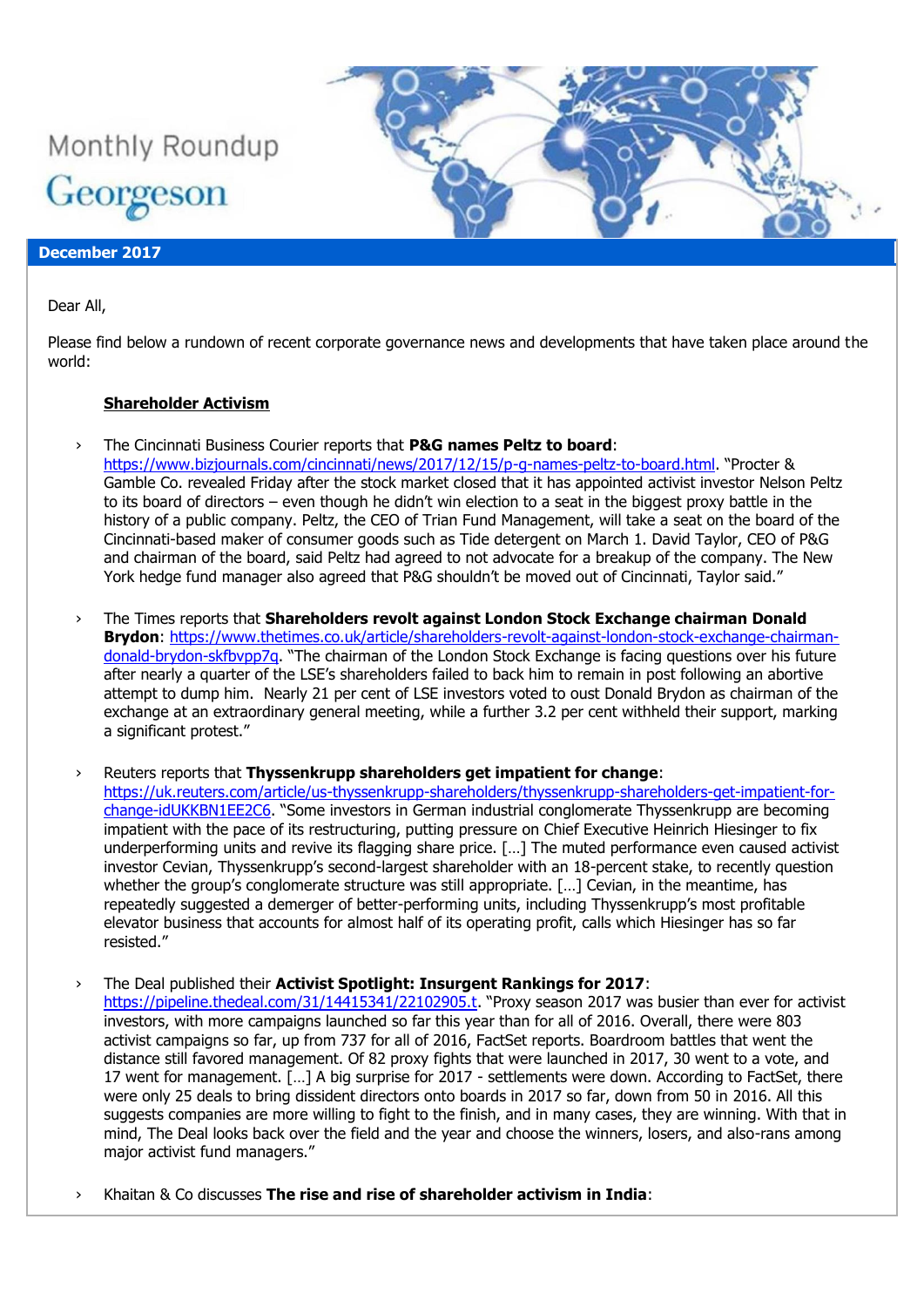<https://www.lexology.com/library/detail.aspx?g=a14478cd-b10d-4a03-8616-452a5fdebb70>. "In line with global trends, India is also seeing a rise in shareholder activism. An early instance of shareholder activism in India was the rejection of an increase in remuneration of certain key executives of Tata Motors by its shareholders in July 2014. However, when put to vote for a second time in January 2015, shareholders voted in favour of the increase in remuneration. More recently, in June 2017, shareholders of Raymond Ltd rejected the sale of JK House at an allegedly below market price to the promoters of Raymond Ltd. The above-mentioned triumphs for investors have encouraged others to take an active part in the management of companies. In July 2017, Unifi Capital Private Limited sought the appointment of a director representing small shareholders on the board of Alembic Limited. Similarly, in September 2017, certain shareholders of Religare Enterprises Ltd including India Horizon Fund filed a petition before the NCLT to prohibit Religare from making an investment of around INR 500 crore in its subsidiary. The shareholders of Religare also sought to oust the board of directors on the ground of frequent and unexplained write-offs by the company and its subsidiaries."

### **Europe…**

CSR Europe has published a report entitled **A comprehensive overview of how Member States are implementing the EU Directive on Non-financial and Diversity Information**: [https://www.csreurope.org/comprehensive-overview-how-member-states-are-implementing-eu-directive](https://www.csreurope.org/comprehensive-overview-how-member-states-are-implementing-eu-directive-non-financial-and-diversity#.WjvdqzSnypo)[non-financial-and-diversity#.WjvdqzSnypo](https://www.csreurope.org/comprehensive-overview-how-member-states-are-implementing-eu-directive-non-financial-and-diversity#.WjvdqzSnypo). "The EU Directive for non-financial information has come as a decisive step to improve corporate transparency across Europe. […] This publication maps the national laws implementing the Directive in all the 28 EU Member States as well as two additional countries from the wider European Economic Area (EEA): Iceland and Norway. The publication is a useful resource for companies as well as policymakers and other stakeholders to gain an overview of the current state of non-financial reporting policies implementing the Directive across Europe. It aims to help with a comparison of the national-level transpositions, and to support companies to prepare for its practical implementation for reporting cycles in 2018." See the full document here: [https://www.csreurope.org/sites/default/files/CSR%20Europe\\_GRI%20NFR%20publication\\_0.pdf.](https://www.csreurope.org/sites/default/files/CSR%20Europe_GRI%20NFR%20publication_0.pdf)

› ShareAction reports that **French banks stride ahead of European peers in fight against climate change**:<https://shareaction.org/press-release/french-banks-ahead-on-climate-change/>. "Research by ShareAction, the responsible investment watchdog, ranks the 15 largest European banks on their disclosure and management of climate-related risks and opportunities. All 15 banks selected for examination participated in ShareAction's survey. The results show French banks take three out of the top five spots. Scored out of a possible 162 points, the five top performers are BNP Paribas (107), UBS (94), HSBC (92.5), Crédit Agricole (92), and Societe Generale (89)."

#### **…and beyond**

- › Glass Lewis has announced that **Policy Guidelines Updated: Continental Europe, UK, Germany, France & More**: [http://www.glasslewis.com/policy-guidelines-updated-continental-europe-uk-germany](http://www.glasslewis.com/policy-guidelines-updated-continental-europe-uk-germany-france/)[france/](http://www.glasslewis.com/policy-guidelines-updated-continental-europe-uk-germany-france/). "Among other updates, the 2018 Guidelines: 1) Align with the revised requirements of the EU Directive on Non-Financial Reporting, which takes effect for large European corporations in 2018; 2) Address the emerging best practice of clearly disclosing the board's skills and competencies; 3) Harmonize our approach in areas such as shareholder dissent and board responsiveness, and clarify certain methodologies, including in relation to board ratification proposals; and, 4) Reflect a range of local market regulatory updates, from expanded disclosure guidance in the German Kodex to the UK's Parker Review on Boardroom Diversity." Additionally, Georgeson has issued a report on the **Glass Lewis 2018 U.S. Policy Updates**: [http://app.info.computershare.com/e/es?s=508159127&e=14808&elq.](http://app.info.computershare.com/e/es?s=508159127&e=14808&elq) "Glass Lewis' 2018 policy updates encompass issues relating to board responsiveness, board gender diversity and director over-boarding, among other important governance topics. Some of the other key issues clarified in this summary report include the firm's position on virtual-only meetings, dual-class share structures, pay-for-performance and CEO pay ratio disclosure." See here for the full document: [http://www.georgeson.com/News/Georgeson-](http://www.georgeson.com/News/Georgeson-Report-121117.pdf)[Report-121117.pdf.](http://www.georgeson.com/News/Georgeson-Report-121117.pdf)
- › **Climate risks are coming into focus across many markets and by many institutions across the**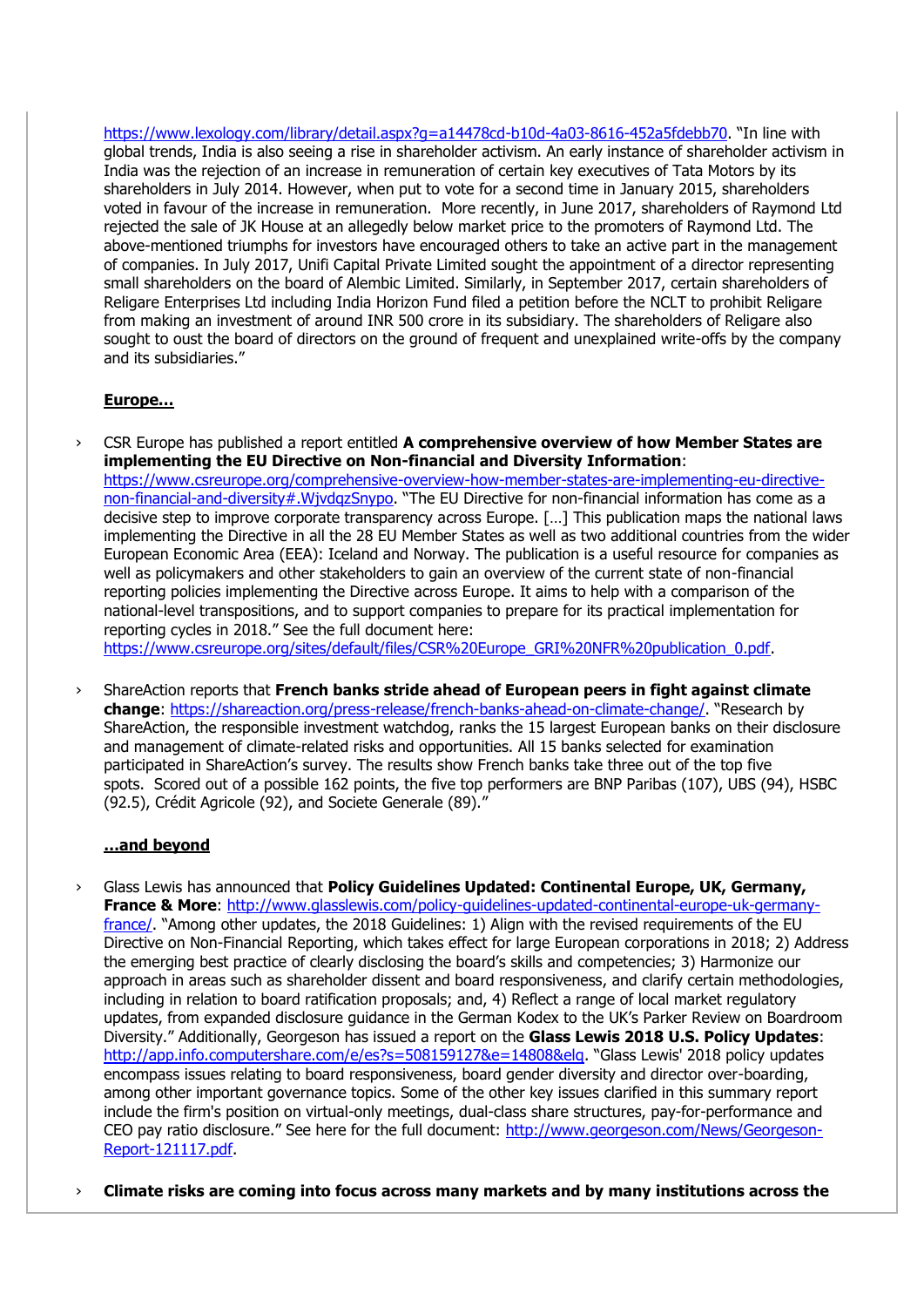**whole capital structure.** The Financial Times reports that **Investors to push highest-emitting companies to do more on climate**: [https://www.ft.com/content/beaf6560-df03-11e7-a8a4-](https://www.ft.com/content/beaf6560-df03-11e7-a8a4-0a1e63a52f9c) [0a1e63a52f9c](https://www.ft.com/content/beaf6560-df03-11e7-a8a4-0a1e63a52f9c). "Funds managing \$26tn join forces to urge 100 groups to cut greenhouse gas emissions". Investment & Pensions Europe reports that **Six SWFs unite to address climate change issues**: [https://www.ipe.com/news/esg/six-swfs-unite-to-address-climate-change-issues/10022324.article.](https://www.ipe.com/news/esg/six-swfs-unite-to-address-climate-change-issues/10022324.article) Reuters reports that **Ethical investors tightening screws on emerging-market debt issuers**: [https://www.reuters.com/article/us-emerging-funds-esg/ethical-investors-tightening-screws-on-emerging](https://www.reuters.com/article/us-emerging-funds-esg/ethical-investors-tightening-screws-on-emerging-market-debt-issuers-idUSKBN1EC275)[market-debt-issuers-idUSKBN1EC275.](https://www.reuters.com/article/us-emerging-funds-esg/ethical-investors-tightening-screws-on-emerging-market-debt-issuers-idUSKBN1EC275) Bloomberg reports that **Macron's Climate Summit Draws Pledges to Make Coal a Risky Bet** [\(https://www.bloomberg.com/news/articles/2017-12-12/macron-s-climate](https://www.bloomberg.com/news/articles/2017-12-12/macron-s-climate-summit-draws-pledges-to-make-coal-a-risky-bet)[summit-draws-pledges-to-make-coal-a-risky-bet\)](https://www.bloomberg.com/news/articles/2017-12-12/macron-s-climate-summit-draws-pledges-to-make-coal-a-risky-bet) and that **BlackRock Wields Its \$6 Trillion Club to Combat Climate Risks** [\(https://www.bloomberg.com/news/articles/2017-12-08/blackrock-wields-its-6](https://www.bloomberg.com/news/articles/2017-12-08/blackrock-wields-its-6-trillion-club-to-combat-climate-risks) [trillion-club-to-combat-climate-risks\)](https://www.bloomberg.com/news/articles/2017-12-08/blackrock-wields-its-6-trillion-club-to-combat-climate-risks).

- › MSCI reports about **Has ESG affected stock performance?**: [https://www.msci.com/www/blog](https://www.msci.com/www/blog-posts/has-esg-affected-stock/0794561659)[posts/has-esg-affected-stock/0794561659](https://www.msci.com/www/blog-posts/has-esg-affected-stock/0794561659). "In our analysis we have looked at both stock-specific risks, which are linked to companies' specific business model and risk management processes, as well as systematic risks, which are macroeconomic in nature and are linked to companies' exposure to changes in the market environment, market prices or changes in regulation. We found that MSCI ESG Ratings provided valuable information for both systematic risks and stock-specific risks. For example, we saw that companies in the bottom fifth of the MSCI World Index experienced large drawdowns (above 95%) three times higher than those in the top fifth, as can be seen in the exhibit below, supporting the assertion that ESG has provided insight into incident risks throughout the 10-year period we studied."
- › Bloomberg reports that **Norway's \$1 Trillion Wealth Fund Steps Up 'No' Votes on CEO Pay**: [https://www.bloomberg.com/news/articles/2017-11-26/norway-s-1-trillion-wealth-fund-steps-up-no-votes](https://www.bloomberg.com/news/articles/2017-11-26/norway-s-1-trillion-wealth-fund-steps-up-no-votes-on-ceo-pay)[on-ceo-pay](https://www.bloomberg.com/news/articles/2017-11-26/norway-s-1-trillion-wealth-fund-steps-up-no-votes-on-ceo-pay). "Since releasing a position paper in April, the world's biggest wealth fund has increased the number of votes against management compensation proposals in the companies it invests in, Carine Smith Ihenacho, its global head of ownership strategies, said in an interview in Oslo. It has this year voted against pay plans at Alphabet Inc., Google's holding company, offshore driller Noble Corp. and media company Liberty Global Plc, among others. The fund was unable to provide aggregated statistics on its publicly available votes, but plans to do so in connection with its annual report on responsible investment, due in February."
- › Russell Reynolds reports about **Global and Regional Trends in Corporate Governance for 2018**: [http://www.russellreynolds.com/insights/thought-leadership/global-and-regional-trends-in-corporate](http://www.russellreynolds.com/insights/thought-leadership/global-and-regional-trends-in-corporate-governance-for-2018)[governance-for-2018.](http://www.russellreynolds.com/insights/thought-leadership/global-and-regional-trends-in-corporate-governance-for-2018) "Across all of our interviews this year, an overriding theme was the importance of board quality and composition—and the components that go into both. Investors of all types (including institutional and activist) are continuing to ratchet up their focus on the quality of a company's board of directors, both collectively and individually. The focus on quality and composition is even greater than in previous years. Investors are motivated to hold boards accountable for company performance and are willing to take action to ensure that boards are meeting governance standards. Governance expectations continue to rise across markets and industries. Investors and proxy advisors are relying on traditional metrics (e.g., tenure, overboarding) to assess board quality, but a number of investors have talked about needing to have greater insights into the board to assess quality."

#### **UK**

› The Financial Reporting Council has **published proposals for a revised UK Corporate Governance Code**:<https://frc.org.uk/news/december-2017/a-sharper-uk-corporate-governance-code-to-achieve>. "Today the FRC publishes proposals for a revised UK Corporate Governance Code to reflect the changing business environment and help UK companies achieve the highest levels of governance. The Code is shorter and sharper and builds on the findings from the FRC's Culture Report published in 2016. The revised Code focuses on the importance of long-term success and sustainability, addresses issues of public trust in business and aims to ensure the attractiveness of the UK capital market to global investors through Brexit and beyond." The Financial Times reports that the **UK corporate governance code changes to hit dozens of chairmen** [\(https://www.ft.com/content/2c50d324-dc2f-11e7-a039-c64b1c09b482\)](https://www.ft.com/content/2c50d324-dc2f-11e7-a039-c64b1c09b482) and that **UK executives' bonus shares face five-year lock in period** [\(https://www.ft.com/content/617772de-d913-](https://www.ft.com/content/617772de-d913-11e7-a039-c64b1c09b482)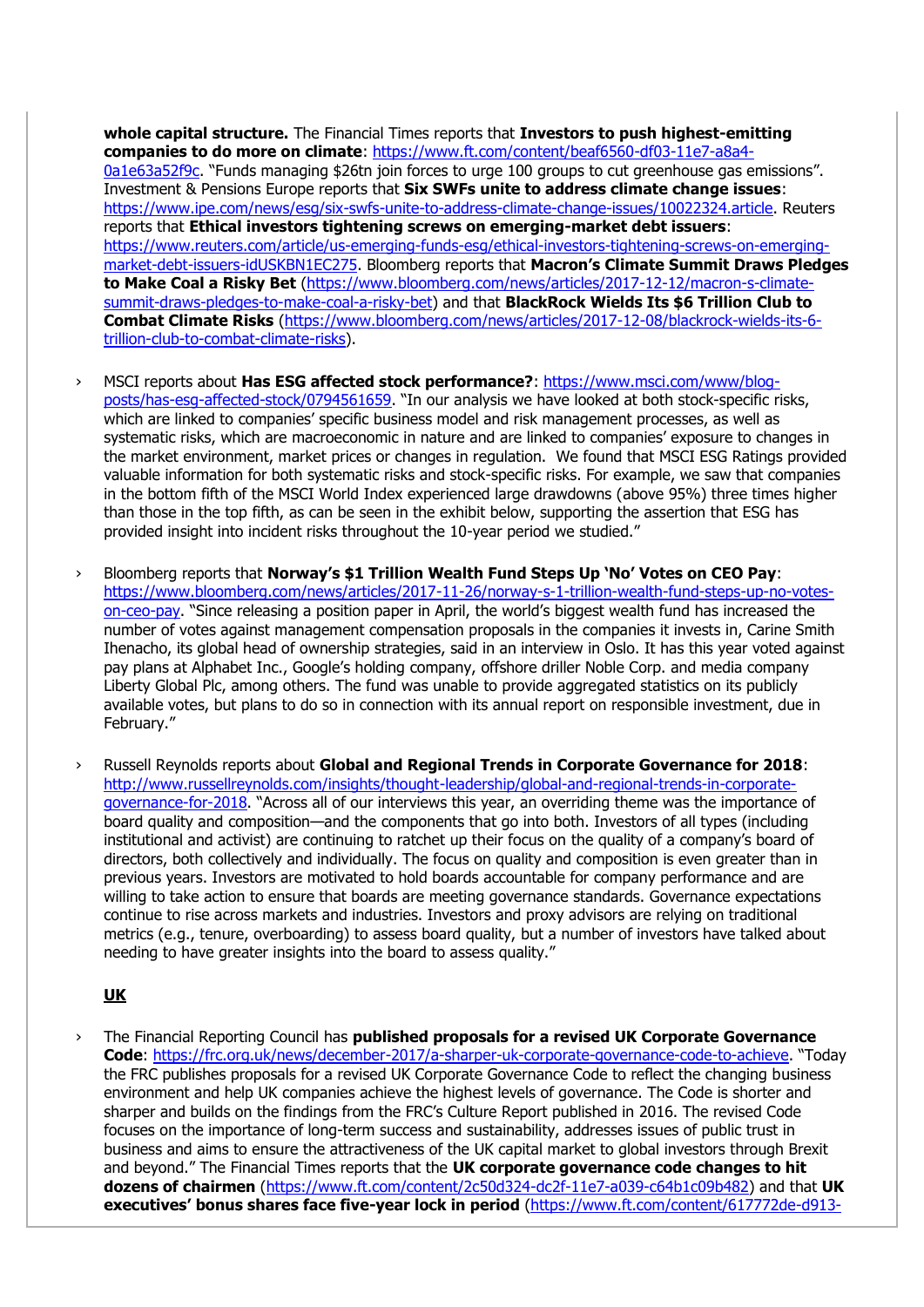[11e7-a039-c64b1c09b482\)](https://www.ft.com/content/617772de-d913-11e7-a039-c64b1c09b482) while Investment & Pensions Europe reports that **UK stewardship watchdog floats 'section 172' for asset managers** [\(https://www.ipe.com/countries/uk/uk-stewardship-watchdog](https://www.ipe.com/countries/uk/uk-stewardship-watchdog-floats-section-172-for-asset-managers/10022114.article)[floats-section-172-for-asset-managers/10022114.article\)](https://www.ipe.com/countries/uk/uk-stewardship-watchdog-floats-section-172-for-asset-managers/10022114.article). **The consultation closes on 28 February 2018.**

- › The Investment Association has announced that **Over one fifth of FTSE companies listed on public register**: [https://www.theinvestmentassociation.org/media-centre/press-releases/2017/over-one-fifth-of](https://www.theinvestmentassociation.org/media-centre/press-releases/2017/over-one-fifth-of-ftse-companies-listed-on-public-register.html)[ftse-companies-listed-on-public-register.html](https://www.theinvestmentassociation.org/media-centre/press-releases/2017/over-one-fifth-of-ftse-companies-listed-on-public-register.html). "The Public Register includes FTSE All-Share companies which have received votes of 20% or more against any resolution or withdrew a resolution prior to their Annual General Meeting (AGM) in 2017. […] Analysis of the data published today reveals that: 1) From the AGMs and General Meetings (GM) held in 2017 by more than 640 FTSE All-Share companies, over one in five (22%) companies listed on the FTSE All Share feature on the Public Register, due to having at least one resolution that received over 20% dissent or was withdrawn. 2) Pay-related issues top the list of shareholder concerns, with almost four out of ten (38%) resolutions listed on the Register being due to high votes against pay-related resolutions, such as shareholders voting against companies' annual remuneration reports, remuneration policy or other remuneration related resolutions. 3) The second most frequent resolutions are the re-election of company directors with one in three (32%) of resolutions listed on the Register, due to a high vote against the re-election of a company director in 2017."
- › Sky News reports that **Sports Direct shareholders block £11m payout to Mike Ashley brother**: <https://news.sky.com/story/shareholders-reject-plan-to-pay-mike-ashleys-brother-11m-11169092>. "Sports Direct boss Mike Ashley has suffered his latest bloody nose at the hands of shareholders after they rejected his proposal for the company to pay his brother £11m. Investors voted by 71% to 29% to turn down the payment to John Ashley, after the company said he had missed out on a series of benefits that should have been made available to him. The board of the company – including billionaire tycoon Mike Ashley, who owns the majority of the business – abstained from the vote."
- › Spencer Stuart has published its **UK Board Index 2017**: [https://www.spencerstuart.com/research-and](https://www.spencerstuart.com/research-and-insight/uk-board-index-2017)[insight/uk-board-index-2017](https://www.spencerstuart.com/research-and-insight/uk-board-index-2017). "A number of highlights emerge from our 2017 research on the top 250 companies: 1) The average age of non-executives has broken through the 60-year threshold for the first time; 2) 34% of newly appointed directors are serving on a board for the first time; 3) Female representation on boards of directors has risen from 10.6% to 25.5% in the decade since 2007; 4) 34.7% of all non-executives are women, up from 16.7% a decade ago; 5) 24.5% of directors are non-nationals; 6) The average retainer for non-executives has grown 41% since 2007 to £67,655."
- › Bloomberg reports that **EasyJet Reports Gender Pay Gap at 52%, Among U.K.'s Highest**: [https://www.bloomberg.com/news/articles/2017-11-27/easyjet-reports-gender-pay-gap-at-52-percent](https://www.bloomberg.com/news/articles/2017-11-27/easyjet-reports-gender-pay-gap-at-52-percent-among-u-k-highest)[among-u-k-highest](https://www.bloomberg.com/news/articles/2017-11-27/easyjet-reports-gender-pay-gap-at-52-percent-among-u-k-highest). "EasyJet Plc, Britain's biggest discount airline, has revealed that men at the company earn on average 51.7 percent more than women, one of the highest gender pay gaps reported so far in the U.K. as part of government transparency requirements. Under the new rules, businesses with more than 250 employees have to report the extent of the pay gap by April 2018. So far 263 firms have responded out of an expected 9,500 eligible. In its report, EasyJet, which in Carolyn McCall has had a female chief executive officer for the past seven years, wrote that the discrepancy is 'strongly influenced' by the salaries and gender make-up of its pilot community, which accounts for more than a quarter of its U.K. employees."
- › The Financial Times reports that **Smaller UK-listed companies found wanting on pay disclosure**: <https://www.ft.com/content/83a4d95e-e27e-11e7-97e2-916d4fbac0da>. "Study finds small UK-listed companies are not explaining how directors are evaluated."

# **France**

› Institutional Shareholder Services (ISS) **Hires Cédric Lavérie As Head of French Research**: [https://www.issgovernance.com/institutional-shareholder-services-hires-cedric-laverie-as-head-of-french](https://www.issgovernance.com/institutional-shareholder-services-hires-cedric-laverie-as-head-of-french-research/)[research/](https://www.issgovernance.com/institutional-shareholder-services-hires-cedric-laverie-as-head-of-french-research/). "Mr. Lavérie is an experienced investment industry practitioner currently working as Head of Corporate Governance at Amundi. […] Mr. Lavérie will lead the ISS French research team, with a continued focus on producing market-leading high-quality research and voting recommendations on French companies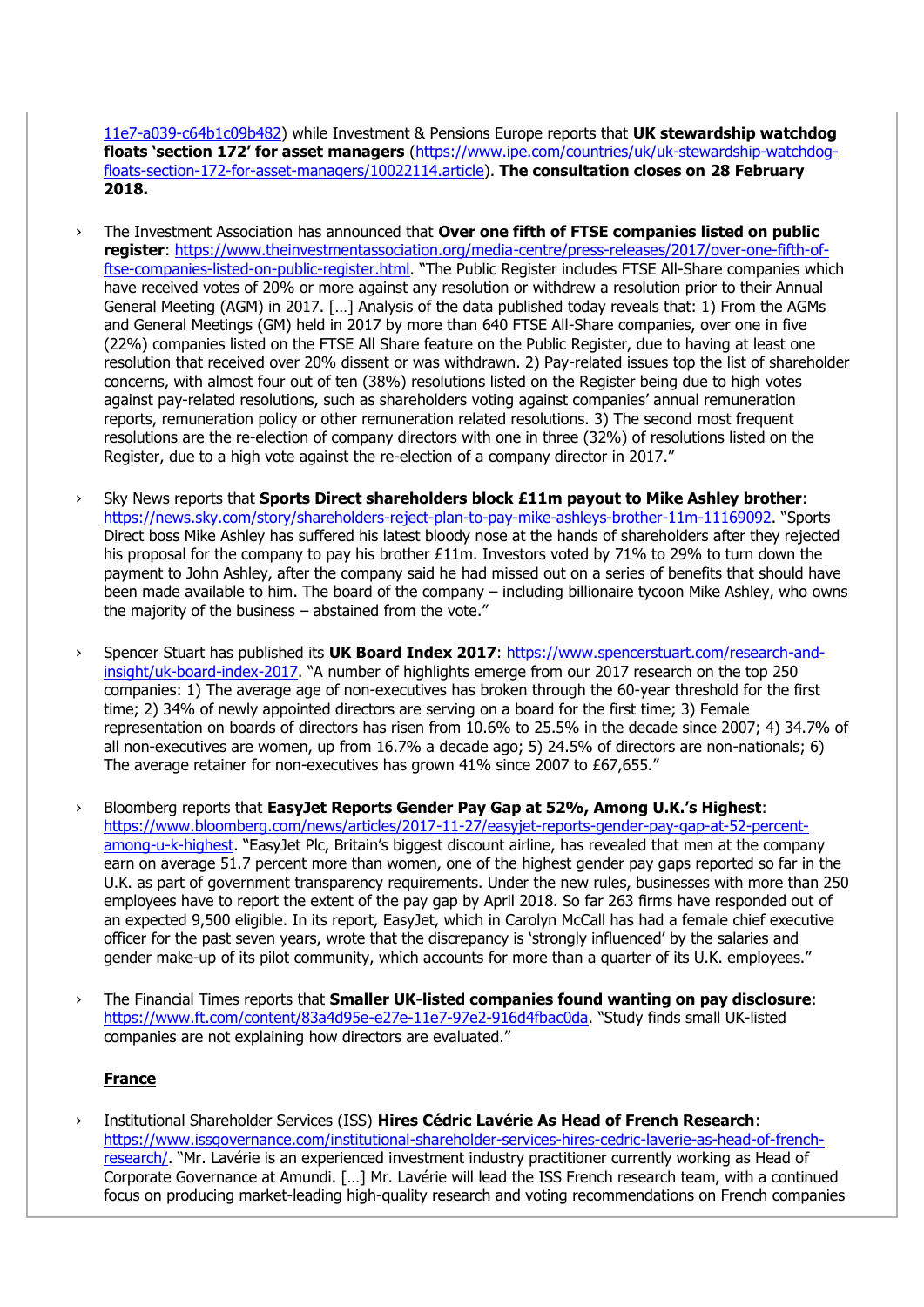for ISS clients globally. He will also have a client-facing and public role, managing engagement with French companies, monitoring French and global corporate governance developments and ensuring ISS French voting guidelines reflect good market standards, investor needs and best practice."

Les Echos reports that **Engie: l'Etat prêt à nommer un nouveau président ("Engie: the state ready to appoint a new chairman")**: [https://www.lesechos.fr/industrie-services/energie](https://www.lesechos.fr/industrie-services/energie-environnement/0301019439458-engie-letat-pret-a-nommer-un-nouveau-president-2138237.php#hXQXbcSFxqAzVyTY.99)[environnement/0301019439458-engie-letat-pret-a-nommer-un-nouveau-president-](https://www.lesechos.fr/industrie-services/energie-environnement/0301019439458-engie-letat-pret-a-nommer-un-nouveau-president-2138237.php#hXQXbcSFxqAzVyTY.99)[2138237.php#hXQXbcSFxqAzVyTY.99](https://www.lesechos.fr/industrie-services/energie-environnement/0301019439458-engie-letat-pret-a-nommer-un-nouveau-president-2138237.php#hXQXbcSFxqAzVyTY.99) (in French). "It is a defeat for Isabelle Kocher, the CEO of Engie. According to our information, the French energy company will decide to appoint a new chairman of the board of directors when Gerard Mestrallet, who has reached the age limit, will leave his post the day after the general meeting on May 18. Isabelle Kocher would remain the 'boss', but the functions of CEO and Chairman will remain dissociated, as has been the case since 2016. This issue was discussed Wednesday by the Board of Directors meeting at the headquarters of the group. Isabelle Kocher has been leading the former GDF Suez for 18 months. She wants to cumulate the two functions after the departure of Gérard Mestrallet and campaigns in this direction. The French state, which owns 24% of Engie's capital, appears to have decided otherwise."

› The Club de juristes has published its **Rapport dialogue administrateurs-actionnaires ("Report on director-shareholder dialogue")**: [http://www.leclubdesjuristes.com/les-commissions/commission](http://www.leclubdesjuristes.com/les-commissions/commission-dialogue-administrateurs-actionnaires/)[dialogue-administrateurs-actionnaires/](http://www.leclubdesjuristes.com/les-commissions/commission-dialogue-administrateurs-actionnaires/) (in French). "At the conclusion of its work, the Commission convened on this subject by the Club des juristes has become convinced that the dialogue between directors and investors is not a passing fad or a topic of little importance. It touches on this close and natural relationship that can be established – in a more fiduciary rather than a financial way, more behavioural than bureaucratic, more regular than intermittent – between directors and shareholders who share a common concern: that of engagement." See here for the full report: [http://www.leclubdesjuristes.com/wp](http://www.leclubdesjuristes.com/wp-content/uploads/2017/05/cdj_rapports_dialogue-administrateur_dec-2017.pdf)[content/uploads/2017/05/cdj\\_rapports\\_dialogue-administrateur\\_dec-2017.pdf.](http://www.leclubdesjuristes.com/wp-content/uploads/2017/05/cdj_rapports_dialogue-administrateur_dec-2017.pdf)

#### **Germany**

› Handelsblatt reports that **SAP to examine executive compensation structure**:

[https://global.handelsblatt.com/companies-markets/sap-to-examine-executive-compensation-structure-](https://global.handelsblatt.com/companies-markets/sap-to-examine-executive-compensation-structure-865600)[865600](https://global.handelsblatt.com/companies-markets/sap-to-examine-executive-compensation-structure-865600). "The mood was mixed at May's annual general meeting of software giant SAP. Shareholders praised the company's excellent results but fiercely critiqued its management pay policies. Not only did they condemn the level of SAP's executive salaries as excessive, they criticized its opaque calculation methods. When it came to a vote, boardroom pay packages ultimately scraped through on a razor-thin majority, with just 50.49 percent voting in favor. […] According to information seen by Handelsblatt, Mr. Plattner has ordered a new, thorough explanation of executive pay to be included in next year's annual report. In October, he invited major investors and consultants to meet with him for a frank exchange of views: He is determined to avoid any further embarrassment for SAP on the topic."

#### **Switzerland**

- Ethos has published its **Proxy voting guidelines 2018: New expectations for the remuneration report**: [https://ethosfund.ch/en/news/ethos-proxy-voting-guidelines-2018-new-expectations-for-the](https://ethosfund.ch/en/news/ethos-proxy-voting-guidelines-2018-new-expectations-for-the-remuneration-report)[remuneration-report](https://ethosfund.ch/en/news/ethos-proxy-voting-guidelines-2018-new-expectations-for-the-remuneration-report). "Ethos Foundation publishes the 17th edition of its proxy voting guidelines and corporate governance principles. The 2018 edition specifies the expectations of Ethos for approval of the remuneration reports of listed companies. In particular, Ethos expects companies to increase transparency as to the variable remunerations which were paid out upon vesting of the grants at the end of the performance period."
- › Swipra has published its **SWIPRA Corporate Governance Survey 2017**: <http://swipra.ch/news/81/43/SWIPRA-Corporate-Governance-Survey-2017/>. "The decisive interaction between shareholders and issuers increasingly takes place throughout the year in so-called engagement discussions rather than at the general shareholder meetings. These engagements generally involve members of the board of directors and are requested predominantly by international institutional shareholders. Engagement discussions decisively influence issuers' governance structures and are increasingly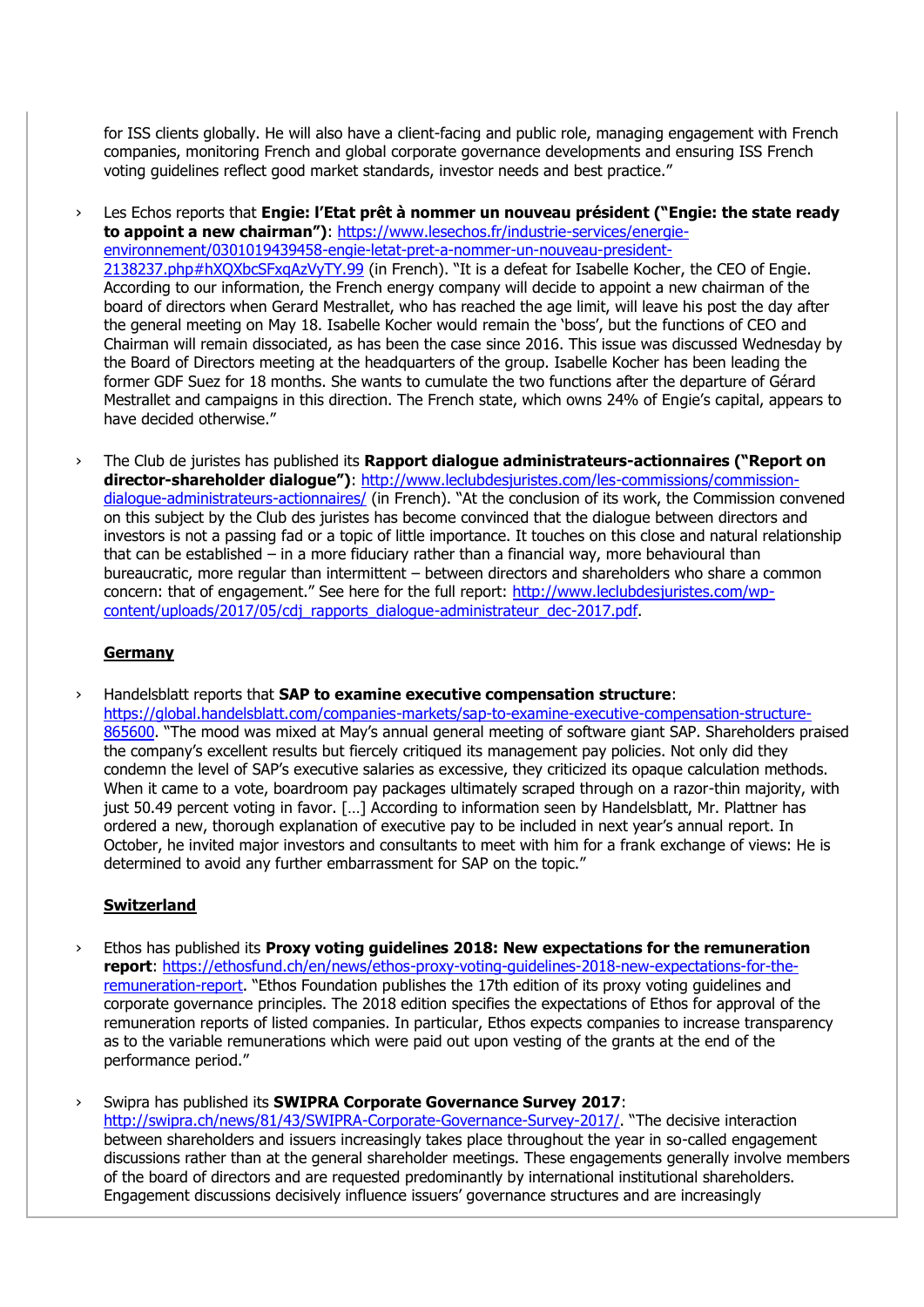indispensable for companies to counter the standardized views of some market participants, in particular proxy advisors. This empirical finding is one of the key results of the SWIPRA Corporate Governance Survey 2017."

› The Financial Times reports that **GAM caps executive pay after investor revolt**: <https://www.ft.com/content/f6e03ca6-e5a3-11e7-8b99-0191e45377ec>. "Swiss fund manager to cut fixed salary of chief executive and cap bonus pool of board."

#### **Netherlands**

› ValueWalk reports on **The Dutch Aversion To Activism**: [http://www.valuewalk.com/2017/12/dutch](http://www.valuewalk.com/2017/12/dutch-aversion-activism/)[aversion-activism/](http://www.valuewalk.com/2017/12/dutch-aversion-activism/). "The Netherlands has seen its fair share of activism this year, with Elliott Management's push to sell national champion AkzoNobel to America's PPG Industries causing the most controversy. In part because of this campaign, which ended in PPG withdrawing its bid, the coalition government led by Prime Minister Mark Rutte is considering strengthening legal defense mechanisms for domestic companies faced by activist shareholders and foreign suitors. Under the proposals, Dutch companies would benefit from a cooling-off period of up to 250 days after they receive a request for a "fundamental change of strategy" – code for a takeover, or possibly even an activist demand. Shareholders in companies with a market capitalization of over \$750 million could also see the reporting threshold reduced from 3% to 1% ownership."

#### **Belgium**

› The Belgian Corporate Governance Committee has announced the **Start of the public consultation on the revised 2020 Belgian Code on Corporate Governance**: [https://www.corporategovernancecommittee.be/en/whats-new/news-committee/start-public-consultation](https://www.corporategovernancecommittee.be/en/whats-new/news-committee/start-public-consultation-revised-2020-belgian-code-corporate-governance)[revised-2020-belgian-code-corporate-governance](https://www.corporategovernancecommittee.be/en/whats-new/news-committee/start-public-consultation-revised-2020-belgian-code-corporate-governance). "In reviewing the 2009 Code, the Committee wants to focus primarily on those principles that deliver genuine added value for listed companies and the Belgian capital market. In line with international trends, it is getting back to basics and removing some of the more detailed provisions and guidelines. The revised Code also aims to make directors aware of how they embody their role. For example, during their directorships they should bear in mind the company's long-term value creation, taking account of the interests of all shareholders and other stakeholders. The Code calls for compensation policies to support this long-term approach. The revised Code also focuses on directors' independent conduct and integrity. Directors must be sensitive to any possible form of conflict of interests

and must address such issues with the utmost care." **The public consultation closes on 28 February** 

# **2018.**

#### **Norway**

› Investment & Pensions Europe reports that **Norwegian SWF oil stock sell-off could trigger 'domino effect'**: [https://www.ipe.com/countries/norway/norwegian-swf-oil-stock-sell-off-could-trigger-domino](https://www.ipe.com/countries/norway/norwegian-swf-oil-stock-sell-off-could-trigger-domino-effect/10021992.article)[effect/10021992.article](https://www.ipe.com/countries/norway/norwegian-swf-oil-stock-sell-off-could-trigger-domino-effect/10021992.article). "Plans by the NOK8.5trn (€860bn) Norwegian sovereign wealth fund to sell off its investments in oil and gas stocks could trigger a 'domino effect' among other large institutional investors, driving down real investments in the sector, according to analysts. Norges Bank Investment Management (NBIM), which runs the Government Pension Fund Global (GPFG), wrote to Norway's Ministry of Finance last month recommending the removal of oil and gas sectors from its benchmark index. GPFG is one of the world's largest equity investors. Oil and gas equities made up about 6% of the GPFG's benchmark index or just over NOK300bn, Norges Bank said, and 4% of GPFG's investment portfolio."

#### **Spain**

› The Spanish market regulator, CNMV (Comisión Nacional del Mercado de Valores), **Publishes the reports on the annual reports on corporate governance and the remuneration of board members of listed companies for 2016**: [https://www.cnmv.es/portal/verDoc.axd?t={dcf58c1e-014e-457a-9572-](https://www.cnmv.es/portal/verDoc.axd?t=%7bdcf58c1e-014e-457a-9572-012f3809cfd7%7d) [012f3809cfd7}](https://www.cnmv.es/portal/verDoc.axd?t=%7bdcf58c1e-014e-457a-9572-012f3809cfd7%7d). "1) The degree of compliance with the recommendations of the Good Governance Code increased to 83.9%; 2) 37.2% of companies complied with 90% of the Code and four claim they comply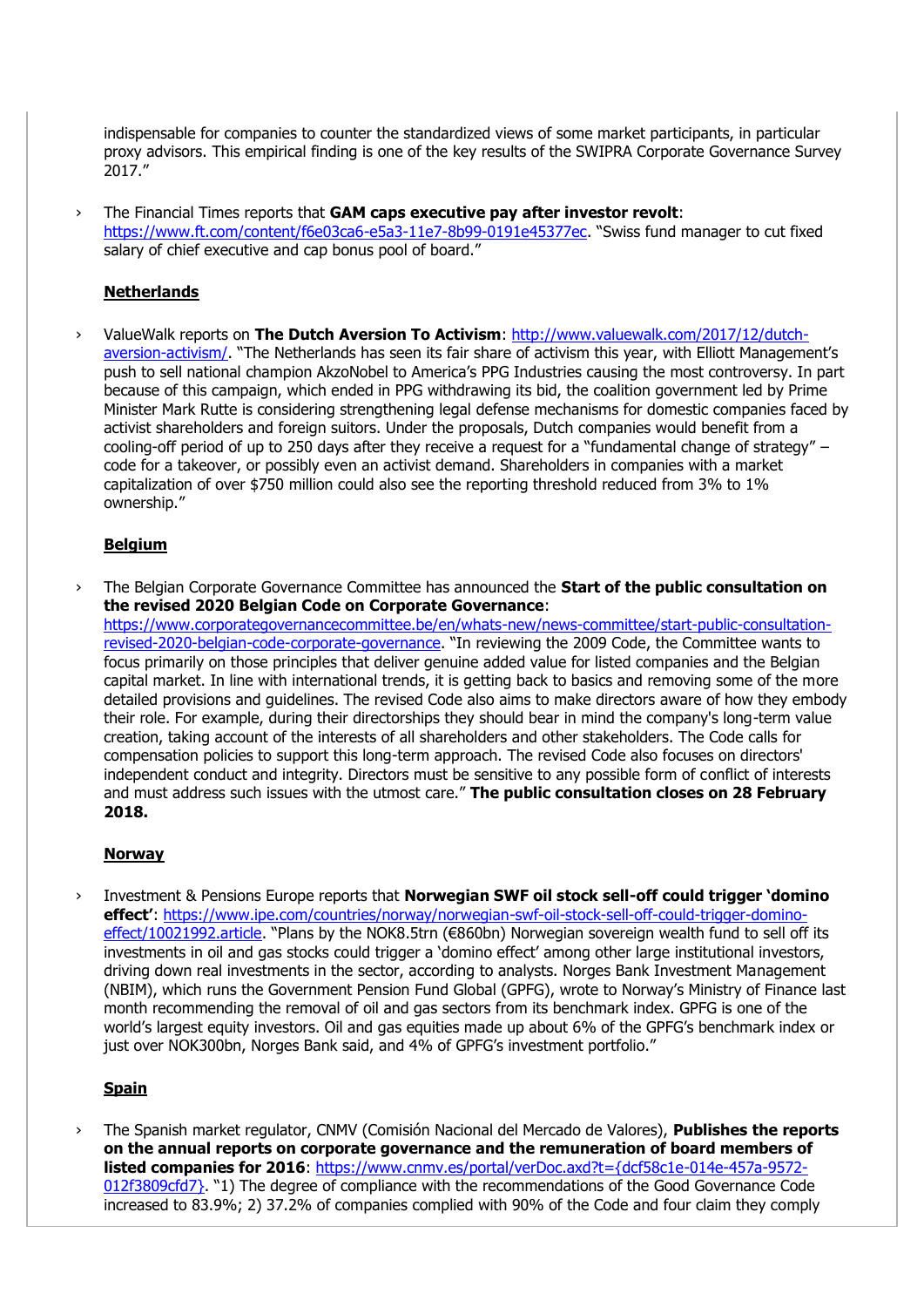with it in its entirety; 3) The presence of women on boards experienced a minimal increase and in positions without executive functions."

#### **United States**

› Georgeson has issued a report on the **ISS 2018 U.S. Policy Updates**:

<http://app.info.computershare.com/e/es?s=508159127&e=14699&elq>. "On November 16, ISS released its 2018 policy updates which will be applicable to all meetings held on or after February 1, 2018. The policy updates applicable to companies in the United States are relatively limited in scope, and were generally addressed in the surveys and/or the draft policy updates released by ISS in October. The policy updates relate to some perennial issues, including say-on-pay votes, pay for performance, and poison pills. Companies should note, however, that certain topical governance and social issues are addressed as well." See here for the full document: [http://www.georgeson.com/News/Georgeson-Report-120517.pdf.](http://www.georgeson.com/News/Georgeson-Report-120517.pdf)

- › Winston & Strawn reports about **New Proposed Legislation Targets Proxy Advisory Firms**: [https://www.winston.com/en/executive-compensation-blog/new-proposed-legislation-targets-proxy](https://www.winston.com/en/executive-compensation-blog/new-proposed-legislation-targets-proxy-advisory-firms.html)[advisory-firms.html](https://www.winston.com/en/executive-compensation-blog/new-proposed-legislation-targets-proxy-advisory-firms.html). "While we wait for the release of the "final" version of the Tax Cuts and Jobs Act from the Conference Committee, H.R. 4015, the Corporate Governance Reform and Transparency Act of 2017, is also supposedly headed for a floor vote of the full House of Representatives next week. H.R. 4015 was approved last week by the House Financial Services Committee in a bipartisan vote. (A similar bill was by approved House Financial Services Committee in May 2016, also with bipartisan support.) The Corporate Governance Reform and Transparency Act would add a new Section 15H to the Exchange Act, which would impose the following requirements (among others) on proxy advisory firms."
- › BNA reports that **Corporate Boards' Zombie Problem Proves Persistent but Curable**: <https://www.bna.com/corporate-boards-zombie-n73014472865/>. "The council has for years pressured companies with zombie directors to adopt standards requiring board members to receive a majority of votes to be elected. Otherwise, directors only have to get more votes than a competing candidate. So if they run unopposed, they only need one vote to be elected. Directors are now held to a majority-vote standard at nine in 10 companies in the S&P 500 index, but only about three in every 10 Russell 2000 companies, data from FactSet show."
- › The Financial Times reports that **Exxon scraps ban on investor meetings with board**: [https://www.ft.com/content/5fb43100-e438-11e7-97e2-916d4fbac0da.](https://www.ft.com/content/5fb43100-e438-11e7-97e2-916d4fbac0da) "Oil group makes new governance concession after large shareholders demanded access."
- › Bloomberg reports that **As CEOs Get Older, Investors Demand to Know More on Succession**: [https://www.bloomberg.com/news/articles/2017-12-19/ceos-dying-on-job-renew-debate-over-what](https://www.bloomberg.com/news/articles/2017-12-19/ceos-dying-on-job-renew-debate-over-what-investors-need-to-know)[investors-need-to-know](https://www.bloomberg.com/news/articles/2017-12-19/ceos-dying-on-job-renew-debate-over-what-investors-need-to-know). "The same-day deaths of two aging chief executive officers – industry icons in railroading and banking – show why some investors and governance experts want companies to disclose more about succession plans and the health of their leaders. CSX Corp.'s Hunter Harrison, 73, died Saturday, one day after news of his medical leave pushed the railroad's shares down the most in six years. M&T Bank Corp. said Robert Wilmers passed away 'suddenly and unexpectedly' at age 83 – just months after the death of his own heir apparent."

#### **Australia**

› BBC News reports that **Australia to hold royal commission inquiry into banks**:

<http://www.bbc.co.uk/news/world-australia-42175463>. "Australia will hold a royal commission inquiry into its banking and financial sector, the government has announced. Prime Minister Malcolm Turnbull said the commission - Australia's highest form of public inquiry - would help restore confidence in the sector. Australian banks have been embroiled in scandals in recent times. Mr Turnbull had resisted calls for a royal commission for more than a year, but faced mounting pressure from other parties and members of his government." See here for the government announcement: [https://www.pm.gov.au/media/royal](https://www.pm.gov.au/media/royal-commission-banks-and-financial-services)[commission-banks-and-financial-services.](https://www.pm.gov.au/media/royal-commission-banks-and-financial-services)